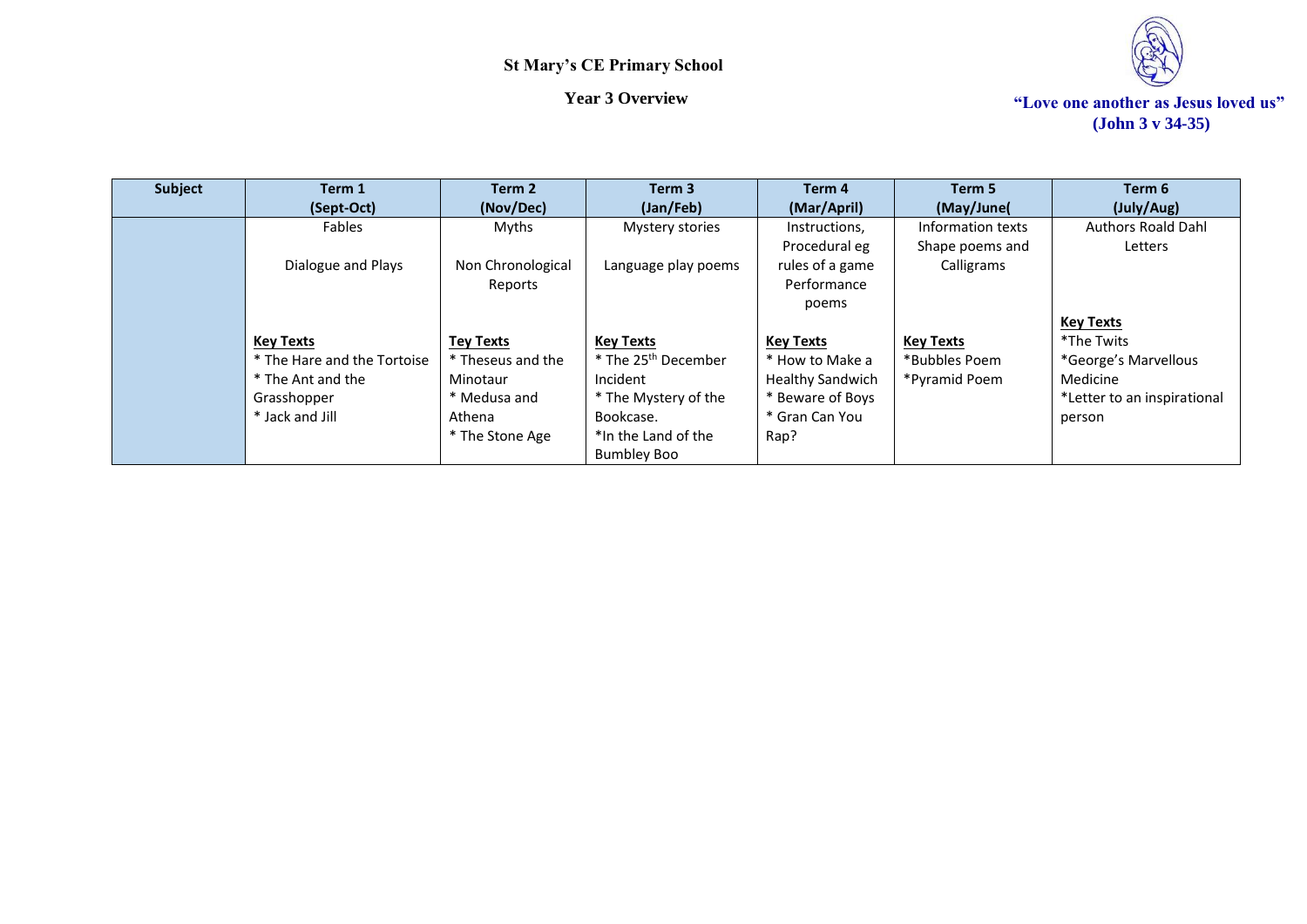

*Year 3 Overview* **The** *Year 3 Overview* $\cdot$ *Year 3 Overview* $\cdot$ *Year 3 Overview* **(John 3 v 34-35)**

| <b>English</b> | Grammar                                                                                                                                                                                                                                                                                                               | Grammar                                                                                                                                                                                                                                                                                                 | Grammar                                                                                                                                                                                                                           | Grammar                                                                                                                                                                                                                             | Grammar                                                                                                                                                                                                 | Grammar                                                                                                                                                               |
|----------------|-----------------------------------------------------------------------------------------------------------------------------------------------------------------------------------------------------------------------------------------------------------------------------------------------------------------------|---------------------------------------------------------------------------------------------------------------------------------------------------------------------------------------------------------------------------------------------------------------------------------------------------------|-----------------------------------------------------------------------------------------------------------------------------------------------------------------------------------------------------------------------------------|-------------------------------------------------------------------------------------------------------------------------------------------------------------------------------------------------------------------------------------|---------------------------------------------------------------------------------------------------------------------------------------------------------------------------------------------------------|-----------------------------------------------------------------------------------------------------------------------------------------------------------------------|
|                | Conjunctions to express<br>time, place and cause.g.<br>when, before, after, while, so,<br>because<br>(complex sentences)<br>Adverbs<br>Forms 'a' or 'an' according<br>to whether word begins<br>with a vowel or consonant.<br>Using and punctuating<br>direct speech<br>Use and understand<br>grammatical terminology | Conjunctions,<br>adverbs,<br>Prepositions to<br>express time, place<br>and cause e.g<br>before, after,<br>during, in, because<br>of<br>(complex<br>sentences)<br>Paragraphs to<br>organise ideas<br><b>Headings/sub</b><br>headings.<br>Using and<br>punctuating direct<br>speech<br>Use and understand | Conjunctions, adverbs,<br>prepositions<br>Clauses<br>Sub ordinate Clauses<br>(complex sentences)<br>Introduce fronted<br>adverbials<br>Using and punctuating<br>direct speech<br>Use and understand<br>grammatical<br>terminology | Conjunctions,<br>adverbs,<br>prepositions<br>Clauses<br>Sub ordinate<br>Clauses<br>(complex<br>sentences)<br>Fronted adverbials<br>Using and<br>punctuating direct<br>speech<br>Use and<br>understand<br>grammatical<br>terminology | Recognize some<br>different forms of<br>poetry<br>identifying main ideas<br>drawn from more<br>than one paragraph<br>and summarising<br>these<br>retrieve and record<br>information from<br>non-fiction | Paragraphs.<br>Conjunctions<br>Adverbs<br>Prepositions<br>Present perfect form of<br>verbs<br>First and third person<br>Use and understand<br>grammatical terminology |
|                |                                                                                                                                                                                                                                                                                                                       | grammatical<br>terminology                                                                                                                                                                                                                                                                              |                                                                                                                                                                                                                                   |                                                                                                                                                                                                                                     |                                                                                                                                                                                                         |                                                                                                                                                                       |
|                | <b>Punctuation</b>                                                                                                                                                                                                                                                                                                    | <b>Punctuation</b>                                                                                                                                                                                                                                                                                      | Punctuation                                                                                                                                                                                                                       | <b>Punctuation</b>                                                                                                                                                                                                                  | Punctuation                                                                                                                                                                                             | Punctuation                                                                                                                                                           |
|                | Revise capital letters, full<br>stops, exclamation marks<br>and question marks (Y2<br>revision)                                                                                                                                                                                                                       | Conjunctions,<br>adverbs,<br>Prepositions to<br>express time, place                                                                                                                                                                                                                                     | Revise capital letters,<br>full stops, exclamation<br>marks and question<br>marks (Y2 revision)                                                                                                                                   | Inverted commas<br>to punctuate<br>speech.                                                                                                                                                                                          | Possessive<br>apostrophe with<br>plural nouns<br>Paragraphs.                                                                                                                                            | Revise capital letters, full<br>stops, exclamation marks<br>and question marks (Y2<br>revision)                                                                       |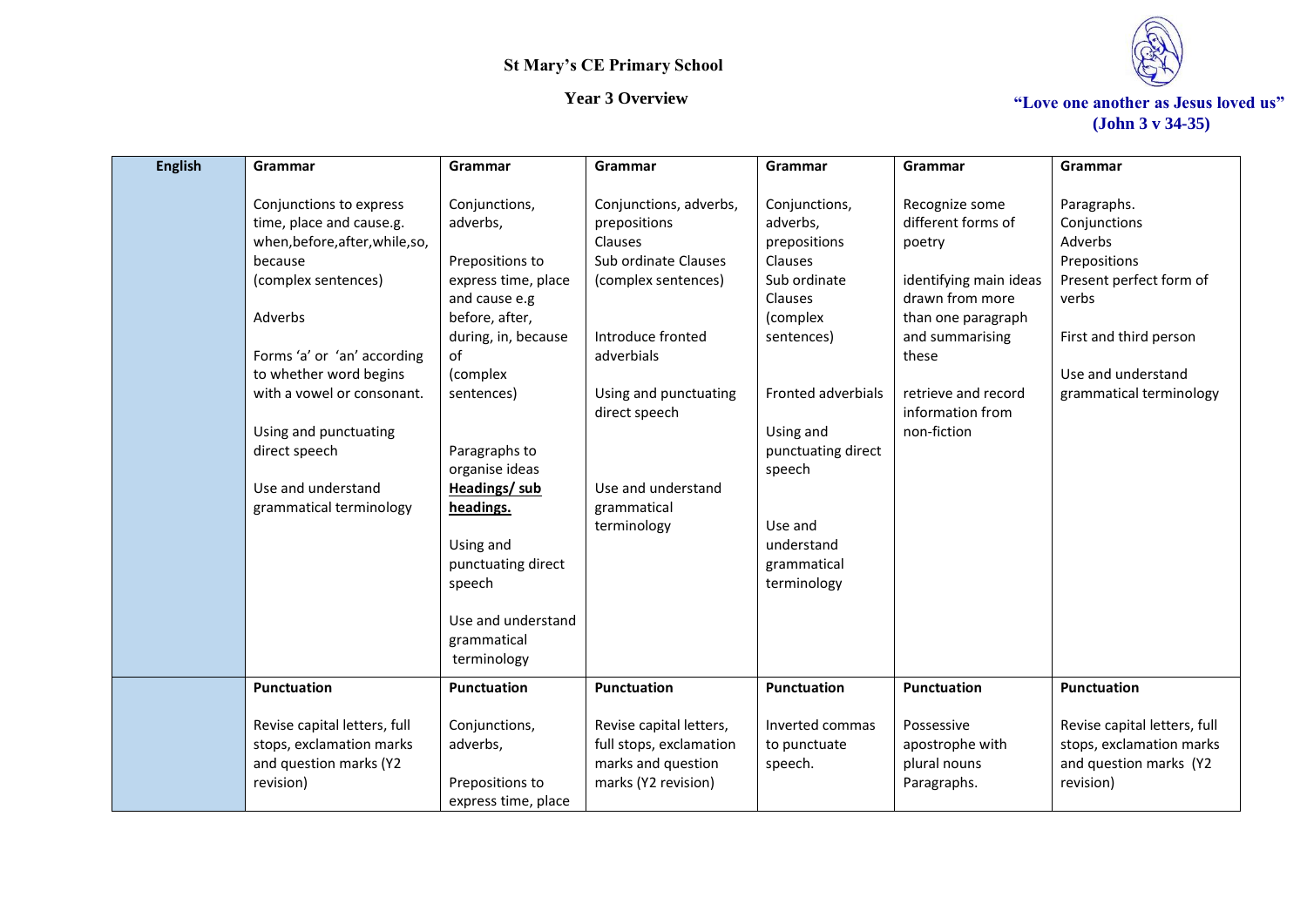

|              | Introduce inverted commas                        | and cause e.g                | Using a comma after a                                                         | Commas in list (Y2 | Headings/Sub                                       | Inverted commas to                                    |
|--------------|--------------------------------------------------|------------------------------|-------------------------------------------------------------------------------|--------------------|----------------------------------------------------|-------------------------------------------------------|
|              | to punctuate speech.                             | before, after,               | fronted adverbial                                                             | revision)          | Headings                                           | punctuate speech.                                     |
|              |                                                  | during, in, because          |                                                                               |                    |                                                    |                                                       |
|              |                                                  | of                           | Question marks (Y2)                                                           | Colon for          | Choosing nouns or                                  |                                                       |
|              |                                                  | (complex                     |                                                                               | instructions       | pronouns                                           |                                                       |
|              |                                                  | sentences)                   |                                                                               |                    | appropriately for                                  |                                                       |
|              |                                                  |                              |                                                                               |                    | clarity and cohesion                               |                                                       |
|              |                                                  |                              |                                                                               |                    | and to avoid                                       |                                                       |
|              |                                                  | Paragraphs to                |                                                                               |                    | repetition                                         |                                                       |
|              |                                                  | organise ideas               |                                                                               |                    |                                                    |                                                       |
|              |                                                  |                              |                                                                               |                    |                                                    |                                                       |
|              |                                                  | Headings/ sub                |                                                                               |                    |                                                    |                                                       |
|              |                                                  | headings.                    |                                                                               |                    |                                                    |                                                       |
|              |                                                  |                              |                                                                               |                    |                                                    |                                                       |
|              |                                                  | Using and                    |                                                                               |                    |                                                    |                                                       |
|              |                                                  | punctuating direct<br>speech |                                                                               |                    |                                                    |                                                       |
|              |                                                  |                              |                                                                               |                    |                                                    |                                                       |
| <b>Maths</b> | <b>Number -Place Value</b>                       |                              | Number - multiplication and division                                          |                    | <b>Number-Fractions</b>                            |                                                       |
|              | Identify, represent and estimate numbers using   |                              |                                                                               |                    | Recognise and use fractions as numbers: unit       |                                                       |
|              | different representations.                       |                              | Write and calculate mathematical statements                                   |                    | fractions and non-unit fractions with small        |                                                       |
|              | Find 10 or 100 more or less than a given number. |                              | for multiplication and division using the                                     |                    | denominators.                                      |                                                       |
|              | Place value of each digit in a 3-digit number.   |                              | multiplication tables they know, including for                                |                    | Count up and down in tenths; recognise that tenths |                                                       |
|              | Compare/order numbers up to 1000.                |                              | two-digit numbers times one-digit numbers,                                    |                    | arise from dividing an object into 10 equal parts  |                                                       |
|              | Read/write numbers up to 1000 in numerals and    |                              | using mental and progressing to formal                                        |                    | and in dividing one-digit numbers or quantities by |                                                       |
|              | words.                                           |                              | written methods.                                                              |                    | 10.                                                |                                                       |
|              | Solve number problems and practical problems     |                              |                                                                               |                    |                                                    | Recognise, find and write fractions of a discrete set |
|              | involving these ideas.                           |                              | Solve problems, including missing number                                      |                    |                                                    | of objects: unit fractions and non-unit fractions     |
|              | Count from 0 in multiples of 4, 8, 50 and 100    |                              | problems, involving multiplication and                                        |                    | with small denominators.                           |                                                       |
|              |                                                  |                              | division, including positive integer scaling                                  |                    | Equivalent fractions.                              |                                                       |
|              |                                                  |                              | problems and correspondence problems in<br>which n objects are connected to m |                    | Compare/order fractions with the same              | Add/subtract fractions with the same denominator.     |
|              |                                                  |                              | objectives.                                                                   |                    | denominator.                                       |                                                       |
|              | <b>Addition and Subtraction</b>                  |                              | <b>Measurement -money</b>                                                     |                    | Solve problems that involve all of the above.      |                                                       |
|              |                                                  |                              |                                                                               |                    |                                                    |                                                       |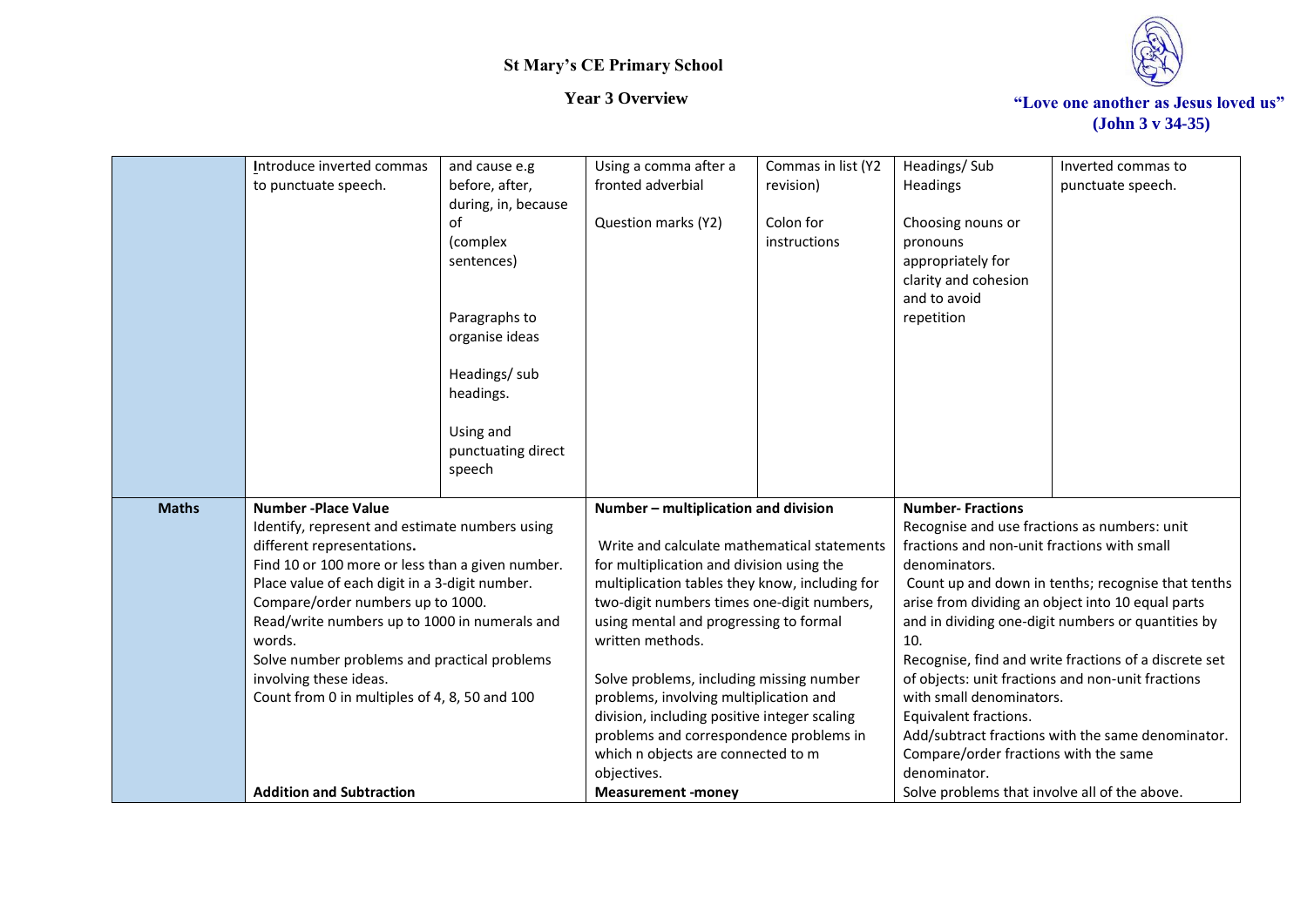

| Add/subtract mentally - 3- digit numbers +/- ones,                                                                                                                                                                                                                                                                                                                                                                                                                                                                                                                                                                                                                              | Add and subtract amounts of money to give                                                                                                                                                                                                                                                                                     | <b>Measurement - Time</b>                          |
|---------------------------------------------------------------------------------------------------------------------------------------------------------------------------------------------------------------------------------------------------------------------------------------------------------------------------------------------------------------------------------------------------------------------------------------------------------------------------------------------------------------------------------------------------------------------------------------------------------------------------------------------------------------------------------|-------------------------------------------------------------------------------------------------------------------------------------------------------------------------------------------------------------------------------------------------------------------------------------------------------------------------------|----------------------------------------------------|
| tens, hundreds.                                                                                                                                                                                                                                                                                                                                                                                                                                                                                                                                                                                                                                                                 | change, using both £ and p in practical                                                                                                                                                                                                                                                                                       | Tell and write the time $-12$ and 24 hour clocks.  |
| Add and subtract numbers with up to three digits,                                                                                                                                                                                                                                                                                                                                                                                                                                                                                                                                                                                                                               | contexts.                                                                                                                                                                                                                                                                                                                     | Estimate and read time with increasing accuracy to |
| using formal written methods of columnar addition                                                                                                                                                                                                                                                                                                                                                                                                                                                                                                                                                                                                                               | <b>Statistics</b>                                                                                                                                                                                                                                                                                                             | the nearest minute; record and compare time in     |
| and subtraction.                                                                                                                                                                                                                                                                                                                                                                                                                                                                                                                                                                                                                                                                | Interpret and present data using bar charts,                                                                                                                                                                                                                                                                                  | terms of seconds minutes and hours; use            |
| Estimate the answer to a calculation and use                                                                                                                                                                                                                                                                                                                                                                                                                                                                                                                                                                                                                                    | pictograms and tables.                                                                                                                                                                                                                                                                                                        | vocabulary such as o'clock, a.m./p.m., morning,    |
| inverse operations to check answers.                                                                                                                                                                                                                                                                                                                                                                                                                                                                                                                                                                                                                                            | Solve one-step and two-step questions [for                                                                                                                                                                                                                                                                                    | afternoon, noon and midnight.                      |
| Solve problems, including missing number                                                                                                                                                                                                                                                                                                                                                                                                                                                                                                                                                                                                                                        | example, 'How many more?' and 'How many                                                                                                                                                                                                                                                                                       | Know the number of seconds in a minute and         |
| problems, using number facts, place value, and                                                                                                                                                                                                                                                                                                                                                                                                                                                                                                                                                                                                                                  | fewer?'] using information presented in                                                                                                                                                                                                                                                                                       | number of days in each month, year and leap year.  |
| more complex addition and subtraction.                                                                                                                                                                                                                                                                                                                                                                                                                                                                                                                                                                                                                                          | scaled bar charts and pictograms and tables.                                                                                                                                                                                                                                                                                  | Compare duration of events.                        |
| <b>Multiplication and Division</b><br>Count from 0 in multiples of 4, 8, 50 and 100.<br>Recall and use multiplication and division facts for<br>the 3, 4 and 8 multiplication tables.<br>Write and calculate mathematical statements for<br>multiplication and division using the multiplication<br>tables they know, including for two-digit numbers<br>times one-digit numbers, using mental and<br>progressing to formal written methods.<br>Solve problems, including missing number<br>problems, involving multiplication and division,<br>including positive integer scaling problems and<br>correspondence problems in which n objects are<br>connected to m objectives. | Measurement - length and perimeter<br>Measure, compare, add and subtract: lengths<br>(m/cm/mm); mass (kg/g); volume/capacity<br>$(I/ml)$ .<br>Measure the perimeter of simple 2-D shapes.<br><b>Fractions</b><br>Recognise and use fractions as numbers: unit<br>fractions and non-unit fractions with small<br>denominators. |                                                    |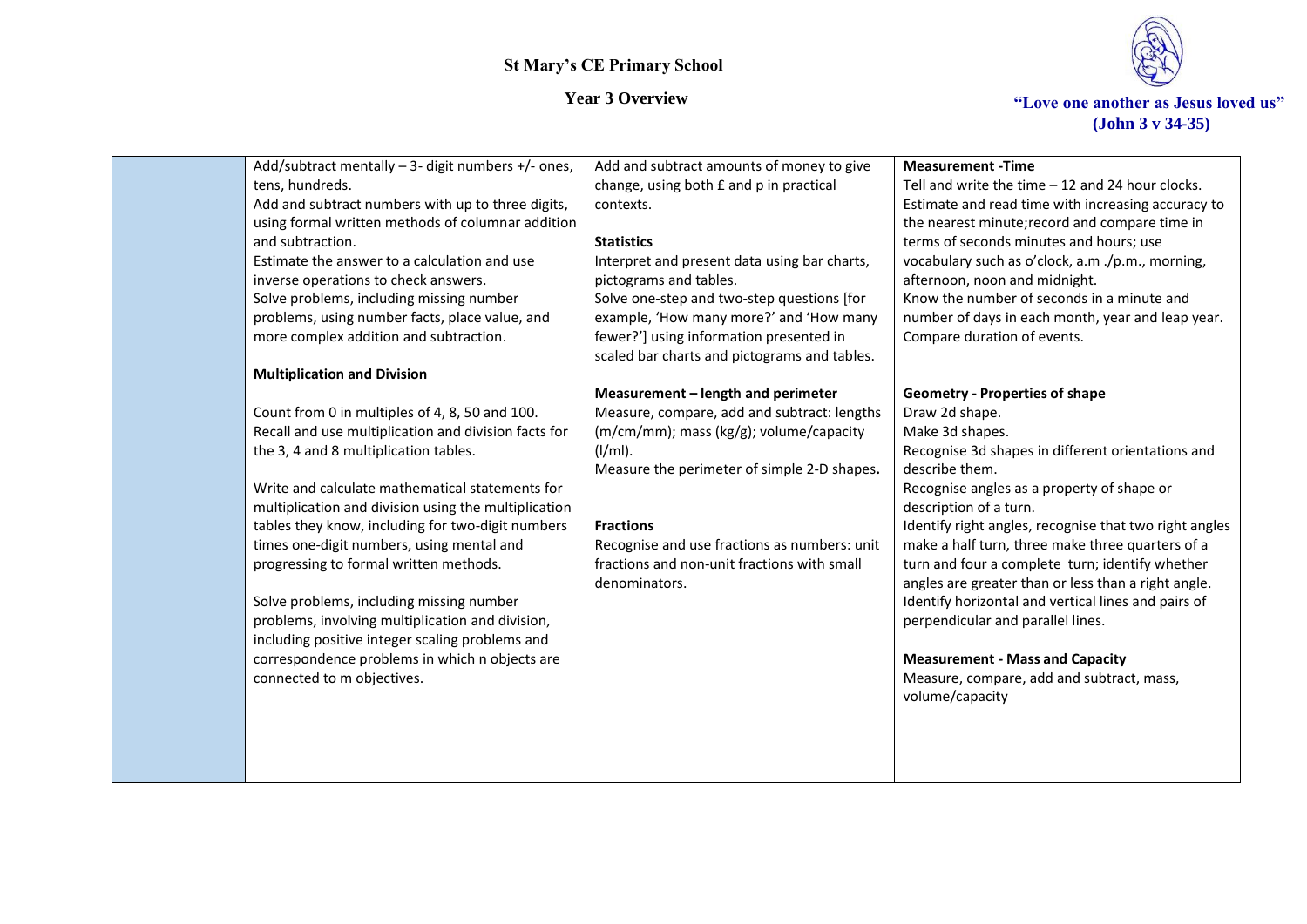

*Year 3 Overview* **The** *Year 3 Overview* $\cdot$ *Year 3 Overview* $\cdot$ *Year 3 Overview* **(John 3 v 34-35)**

| <b>Science</b> | Rocks -                     | <b>Forces and</b>       | <b>Animals Including</b>                     | <b>Light Strand:</b> | Plants -                                               |
|----------------|-----------------------------|-------------------------|----------------------------------------------|----------------------|--------------------------------------------------------|
|                | <b>Strand Chemistry</b>     | <b>Magnets - Strand</b> | Humans-Strand:                               | <b>Physics</b>       | <b>Strand: Biology</b>                                 |
|                |                             | <b>Physics</b>          | <b>Biology</b>                               |                      |                                                        |
|                |                             |                         | Teeth, skeleton,                             |                      |                                                        |
|                |                             |                         | muscles, medicines,                          |                      |                                                        |
|                |                             |                         | nutrition                                    |                      |                                                        |
|                | What's hidden below the     |                         |                                              | Can I leave my       |                                                        |
|                | surfaces?  let's take a     | Can the force be        | If you didn't have a                         | shadow behind?       | How well does your garden grow?                        |
|                | peek!                       | with you?               | skeleton, what would it                      |                      |                                                        |
|                |                             |                         | stop you doing?                              | recognise that       | identify and describe the functions of different       |
|                | compare and group           | compare how             |                                              | they need light in   | parts of flowering plants: roots, stem/trunk, leaves   |
|                | together different kinds of | things move on          | identify that animals,                       | order to see         | and flowers explore the requirements of plants         |
|                | rocks on the basis of their | different surfaces      | including humans, need                       | things and that      | for life and growth (air, light, water, nutrients from |
|                | appearance and simple       | notice that some        | the right types and                          | dark is the          | soil, and room to grow) and how they vary from         |
|                | physical properties         | forces need contact     | amount of nutrition,                         | absence of light     | plant to plant                                         |
|                | describe in simple terms    | between 2 objects,      | and that they cannot<br>make their own food; | notice that light is | investigate the way in which water is transported      |
|                | how fossils are formed      | but magnetic forces     | they get nutrition from                      | reflected from       | within plants                                          |
|                | when things that have lived | can act at a            | what they eat                                | surfaces             |                                                        |
|                | are trapped within rock     | distance                |                                              | recognise that       | explore the part that flowers play in the life cycle   |
|                |                             | observe how             |                                              | light from the sun   | of flowering plants, including pollination, seed       |
|                | recognise that soils are    | magnets attract or      | identify that humans                         | can be dangerous     | formation and seed dispersal.                          |
|                | made from rocks and         | repel each other        | and some other                               | and that there are   |                                                        |
|                | organic matter              | and attract some        | animals have skeletons                       | ways to protect      | Understand the role of the roots and stem in           |
|                |                             | materials and not       | and muscles for                              | their eyes           | nutrition and support, leaves for nutrition and        |
|                | Linked with work in         | others                  | support, protection and                      | recognise that       | flowers for reproduction                               |
|                | geography pupils should     | compare and group       | movement                                     | shadows are          |                                                        |
|                | explore different types of  | together a variety      | <b>Identify the different</b>                | formed when the      | be introduced to the idea that plants can make         |
|                | rocks and soils identifying | of everyday             | types of teeth in                            | light from a light   | their own food                                         |
|                | the similarities and        | materials on the        | humans and their                             | source is blocked    |                                                        |
|                | differences between them    | basis of whether        | simple functions.                            | by an opaque         | compare the effect of different factors on plant       |
|                | and investigate what        | they are attracted      |                                              | object               | growth, for example, the amount of light, the          |
|                | happens when rocks are      | to a magnet, and        |                                              |                      | amount of fertiliser; discovering how seeds are        |
|                | rubbed together and what    |                         |                                              | find patterns in     | formed by observing the different stages of plant      |
|                |                             |                         |                                              | the way that the     | life cycles over a period of time; looking for         |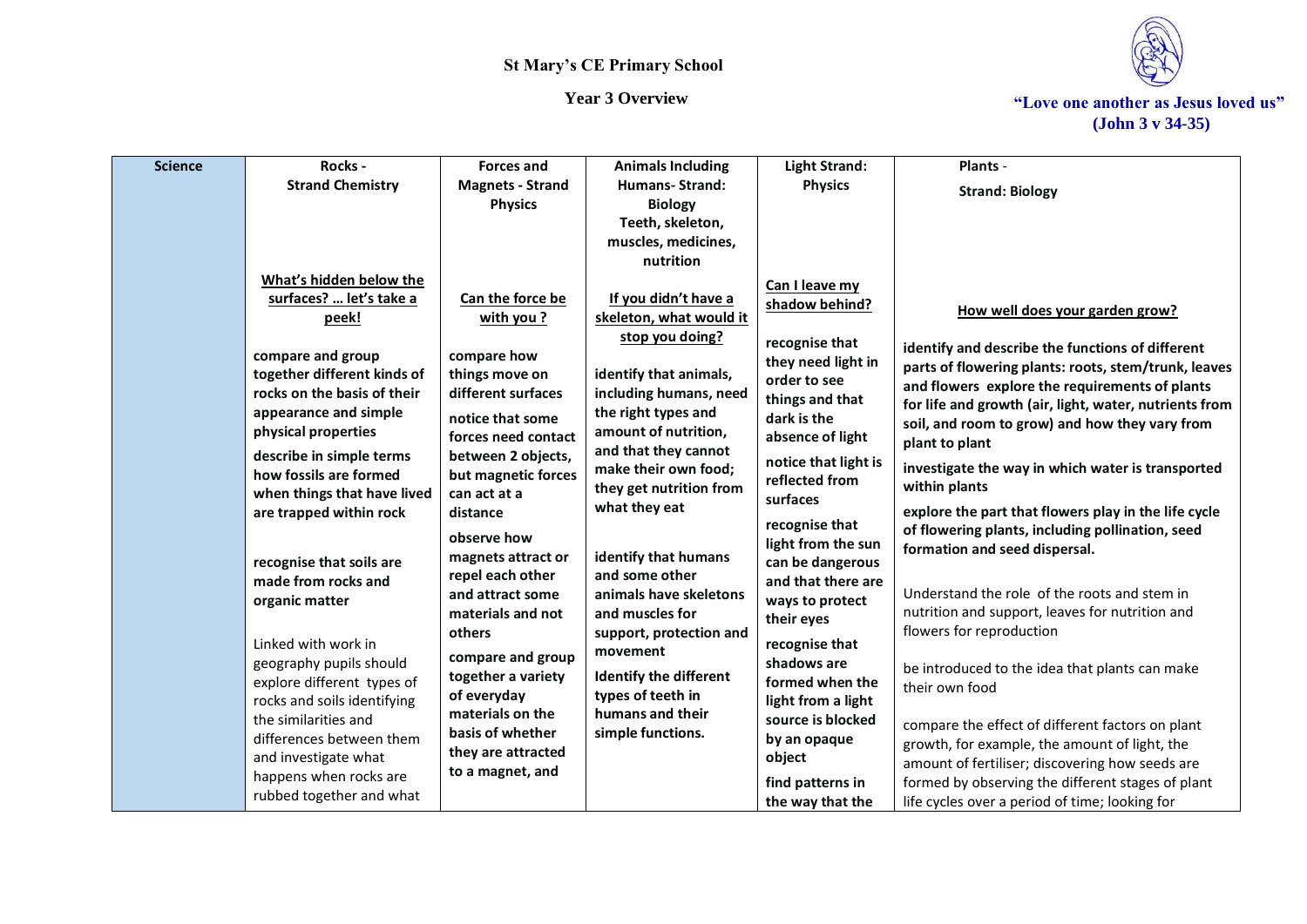

*Year 3 Overview* **The** *Year 3 Overview* $\cdot$ *Year 3 Overview* **(John 3 v 34-35)**

| changes can occur when                                                                                                                       | identify some                                                                                                                                                                                                                                                                                                                                              | Learn about the                                                                                                                                                                                                                                                                                                                                                                                                                                | size of shadows                                                                                                                                                                                                                                                                                                          | patterns in the structure of fruits that relate to how                                                                                                                            |
|----------------------------------------------------------------------------------------------------------------------------------------------|------------------------------------------------------------------------------------------------------------------------------------------------------------------------------------------------------------------------------------------------------------------------------------------------------------------------------------------------------------|------------------------------------------------------------------------------------------------------------------------------------------------------------------------------------------------------------------------------------------------------------------------------------------------------------------------------------------------------------------------------------------------------------------------------------------------|--------------------------------------------------------------------------------------------------------------------------------------------------------------------------------------------------------------------------------------------------------------------------------------------------------------------------|-----------------------------------------------------------------------------------------------------------------------------------------------------------------------------------|
| they are in water.                                                                                                                           | magnetic materials                                                                                                                                                                                                                                                                                                                                         | importance of nutrition                                                                                                                                                                                                                                                                                                                                                                                                                        | change                                                                                                                                                                                                                                                                                                                   | the seeds are dispersed.                                                                                                                                                          |
| observing rocks, including<br>those used in buildings and<br>gravestones, and exploring<br>how and why they might<br>have changed over time; | describe magnets<br>as having 2 poles<br>predict whether 2<br>magnets will<br>attract or repel                                                                                                                                                                                                                                                             | and should be<br>introduced to the main<br>body parts associated<br>with the skeleton and<br>muscles, finding out<br>how different parts of<br>the body have special                                                                                                                                                                                                                                                                           | explore what<br>happens when<br>light reflects off a<br>mirror or other<br>reflective surfaces                                                                                                                                                                                                                           | observe how water is transported in plants, for<br>example, by putting cut, white carnations into<br>coloured water and observing how water travels up<br>the stem to the flowers |
| classify rocks according to<br>whether they have grains or<br>crystals, and whether they<br>have fossils in them.                            | each other,<br>depending on<br>which poles are<br>facing<br>observe that<br>magnetic forces can<br>act without direct<br>contact.<br>explore the<br>behaviour and<br>everyday uses of<br>different magnets<br>work scientifically<br>by: comparing how<br>different things<br>move and grouping<br>them; raising<br>questions and<br>carrying out tests to | functions.<br>Identify and group<br>animals with and<br>without skeletons and<br>observing and<br>comparing their<br>movement; exploring<br>ideas about what would<br>happen if humans did<br>not have skeletons.<br>They might compare<br>and contrast the diets<br>of different animals<br>(including their pets)<br>and decide ways of<br>grouping them<br>according to what they<br>eat.<br>Research different food<br>groups and how they | Learn why it is<br>important to<br>protect their eyes<br>from bright lights<br>Look for, and<br>measure,<br>shadows, and find<br>out how they are<br>formed and what<br>might cause the<br>shadows to<br>change.<br>Know that it is not<br>safe to look<br>directly at the Sun,<br>even when<br>wearing dark<br>glasses. |                                                                                                                                                                                   |
|                                                                                                                                              | find out how far<br>things move on<br>different surfaces                                                                                                                                                                                                                                                                                                   | keep us healthy and<br>design meals based on<br>what they find out.                                                                                                                                                                                                                                                                                                                                                                            |                                                                                                                                                                                                                                                                                                                          |                                                                                                                                                                                   |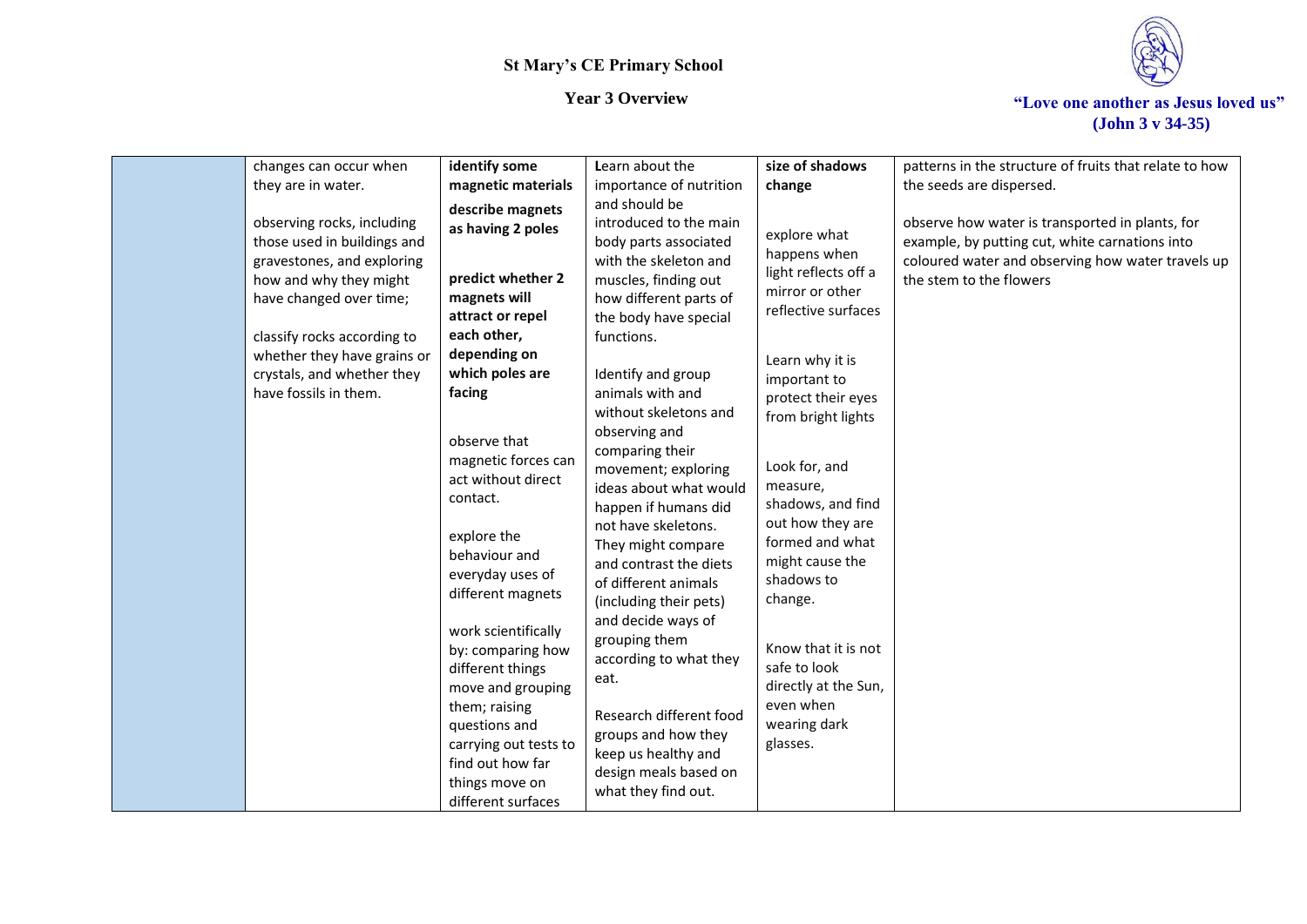

|                  |                                                                                                                                                                    | and gathering and    |                                                                                                                                  | Look for patterns   |                        |                            |
|------------------|--------------------------------------------------------------------------------------------------------------------------------------------------------------------|----------------------|----------------------------------------------------------------------------------------------------------------------------------|---------------------|------------------------|----------------------------|
|                  |                                                                                                                                                                    | recording data to    |                                                                                                                                  | in what happens     |                        |                            |
|                  |                                                                                                                                                                    | find answers their   |                                                                                                                                  | to shadows when     |                        |                            |
|                  |                                                                                                                                                                    | questions;           |                                                                                                                                  | the light source    |                        |                            |
|                  |                                                                                                                                                                    |                      |                                                                                                                                  | moves or the        |                        |                            |
|                  |                                                                                                                                                                    | explore the          |                                                                                                                                  | distance between    |                        |                            |
|                  |                                                                                                                                                                    | strengths of         |                                                                                                                                  | the light source    |                        |                            |
|                  |                                                                                                                                                                    | different magnets    |                                                                                                                                  | and the object      |                        |                            |
|                  |                                                                                                                                                                    | and find a fair way  |                                                                                                                                  | changes.            |                        |                            |
|                  |                                                                                                                                                                    | to compare them;     |                                                                                                                                  |                     |                        |                            |
|                  |                                                                                                                                                                    |                      |                                                                                                                                  |                     |                        |                            |
|                  |                                                                                                                                                                    | sort materials into  |                                                                                                                                  |                     |                        |                            |
|                  |                                                                                                                                                                    | those that are       |                                                                                                                                  |                     |                        |                            |
|                  |                                                                                                                                                                    | magnetic and those   |                                                                                                                                  |                     |                        |                            |
|                  |                                                                                                                                                                    | that are not;        |                                                                                                                                  |                     |                        |                            |
|                  |                                                                                                                                                                    | looking for patterns |                                                                                                                                  |                     |                        |                            |
|                  |                                                                                                                                                                    | in the way that      |                                                                                                                                  |                     |                        |                            |
|                  |                                                                                                                                                                    | magnets behave in    |                                                                                                                                  |                     |                        |                            |
|                  |                                                                                                                                                                    | relation to each     |                                                                                                                                  |                     |                        |                            |
|                  |                                                                                                                                                                    | other.               |                                                                                                                                  |                     |                        |                            |
|                  |                                                                                                                                                                    |                      |                                                                                                                                  |                     |                        |                            |
|                  |                                                                                                                                                                    | identify how these   |                                                                                                                                  |                     |                        |                            |
|                  |                                                                                                                                                                    | properties make      |                                                                                                                                  |                     |                        |                            |
|                  |                                                                                                                                                                    | magnets useful in    |                                                                                                                                  |                     |                        |                            |
|                  |                                                                                                                                                                    | everyday items and   |                                                                                                                                  |                     |                        |                            |
|                  |                                                                                                                                                                    | suggesting creative  |                                                                                                                                  |                     |                        |                            |
|                  |                                                                                                                                                                    | uses for different   |                                                                                                                                  |                     |                        |                            |
|                  |                                                                                                                                                                    | magnets.             |                                                                                                                                  |                     |                        |                            |
|                  | Working Scientifically: Recording data; Identifying scientific evidence; Planning enquiries (including recognising / controlling variables); Using test results to |                      |                                                                                                                                  |                     |                        |                            |
|                  |                                                                                                                                                                    |                      | make predictions and set up further tests; Report and present findings; Take measurements using a range of scientific equipment. |                     |                        |                            |
| <b>Religious</b> | Questful R.E                                                                                                                                                       | Questful R.E         | Questful R.E                                                                                                                     | Questful R.E        | Questful R.E           | Non Christian Faith-Jewish |
| <b>Education</b> | Unit 3.6 - Harvest (3hrs)                                                                                                                                          | Unit 3.1 - Called by | Unit 3.3 Jesus the Man                                                                                                           | Unit 3.4- Exploring | Unit 3.5 - Which rules | 2hrs rules                 |
|                  |                                                                                                                                                                    | God (7hrs)           | who changed lives                                                                                                                | the joy and         | should we follow?      | 1hr sacred books.          |
|                  |                                                                                                                                                                    |                      | (6hrs)                                                                                                                           |                     | (6hrs)                 | 1hr sacred places          |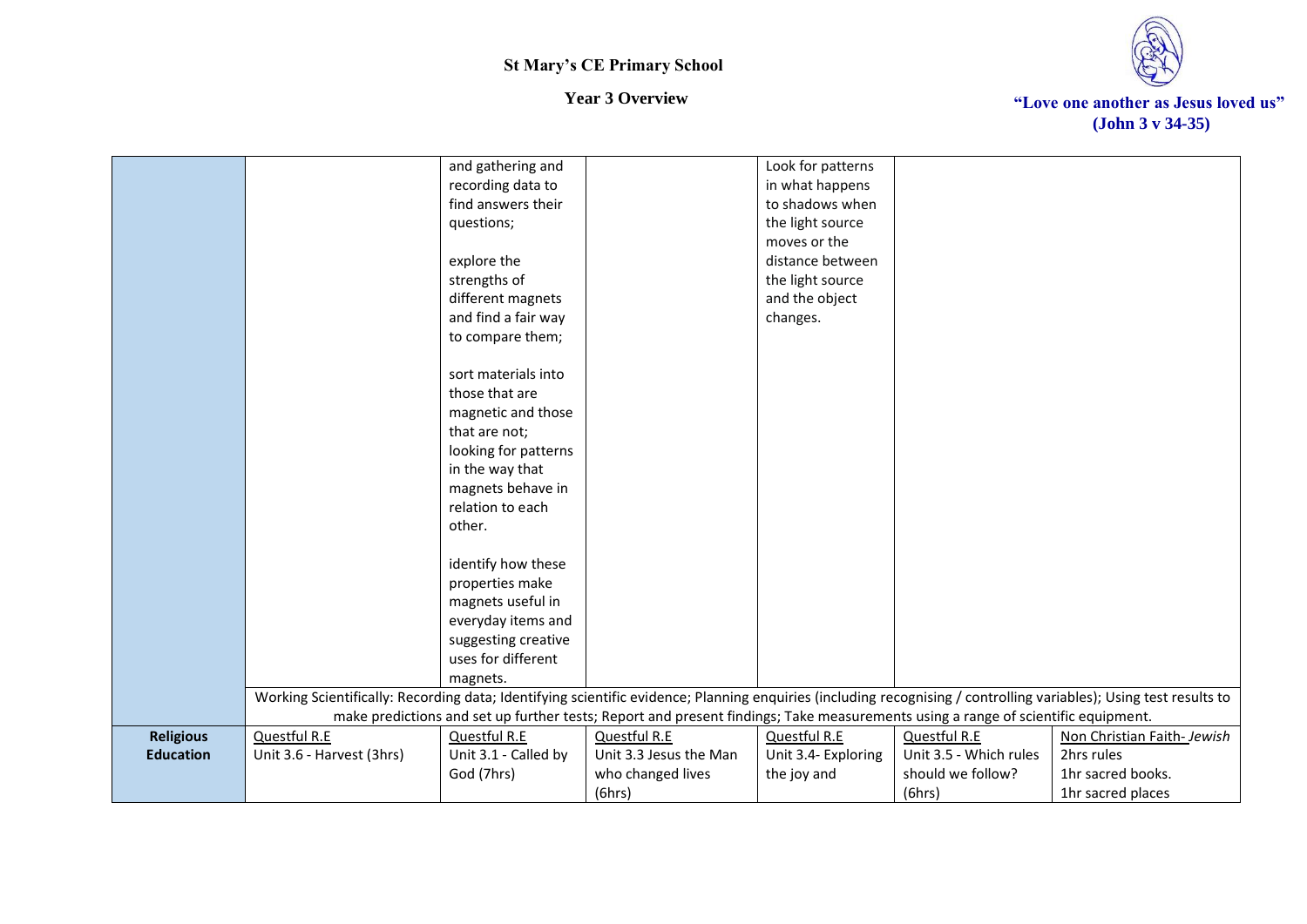

*Year 3 Overview* **The** *Year 3 Overview* $\cdot$ *Year 3 Overview* **(John 3 v 34-35)**

|                  | Non Christian Faith-Jewish  | UC-2A.2- What is it     |                          | sadness of Easter.      |                          | 1 hr Jewish Museum Visit      |
|------------------|-----------------------------|-------------------------|--------------------------|-------------------------|--------------------------|-------------------------------|
|                  | (1hr) Sukkot festival)      | like to follow God?     | UC-2A.4 - What kind of   | (5hrs)                  | UC-2B.3-How can          | 1hr pilgrimage - Wailing      |
|                  |                             | (People of God)         | world did Jesus want?    |                         | following God bring      | Wall                          |
|                  | Questful R.E                |                         | (Gospel)                 | UC-2A.5- Why do         | freedom and justice.     | 1hr Jewish festival- Purim.   |
|                  | Unit 3.2 - Christmas - God  |                         |                          | Christians call the     | (People of God)          |                               |
|                  | with us (4hrs)              |                         |                          | day Jesus died          |                          |                               |
|                  |                             |                         |                          | Good Friday?            |                          |                               |
|                  |                             |                         |                          | (Core Learning          |                          |                               |
|                  |                             |                         |                          | p2/3) (Salvation)       |                          |                               |
|                  |                             |                         |                          |                         |                          |                               |
| <b>Computing</b> | E Safety to include emails  | Data retrieving and     | Algorithms and           | <b>Algorithms and</b>   | <b>Communicating and</b> | <b>Communicating and</b>      |
|                  | Think before you share and  | organising              | <b>Programs</b>          | <b>Programs</b>         | Presentation             | Presentation                  |
|                  | Respect                     | Create a graph from     | Plan complex series of   | Create basic            | Create a publishing      | Sequence short pieces of      |
|                  | Understand once an online   | a database              | instructions for screen  | applications,           | tool to create a         | music using pre-recorded      |
|                  | message has been sent it    | Purple mash - 2         | and floor turtles and    | investigating how       | poster or a leaflet      | sounds                        |
|                  | can't be taken back         | investigate             | test and amend           | different variables     | Desktop publishing       | <b>Purple Mash 2 Sequence</b> |
|                  | You tube - I don't want     |                         | instructions for purpose | can be changed          | Create presentation      |                               |
|                  | everybody to see my bum     | Create simple           | Purple Mash 2 logo       | <b>Purple Mash-Unit</b> | using powerpoint         |                               |
|                  | You tube – She sent me a    | branching database,     |                          | 3.1 Coding              | Changes layout of        |                               |
|                  | poo                         | identify objects,       |                          |                         | slides and adding        |                               |
|                  | <b>Digiduck</b>             | question to classify    |                          | Explore                 | images and sounds        |                               |
|                  | How to respond if being     | data                    |                          | simulations and         | Powerpoint               |                               |
|                  | asked for personal          | <b>Purple Mash Unit</b> |                          | discuss benefits        |                          |                               |
|                  | information                 | 3.6 Branching           |                          | Use simulations to      |                          |                               |
|                  | Think You Know -lesson 3    |                         |                          | make and test           |                          |                               |
|                  | Azoome - Search it up 'I've |                         |                          | predictions.            |                          |                               |
|                  | Won'                        |                         |                          | Lego WeDo-              |                          |                               |
|                  | Use email address book      |                         |                          | <b>Roaring lion and</b> |                          |                               |
|                  | Open and send an            |                         |                          | hungry alligator        |                          |                               |
|                  | attachment                  |                         |                          |                         |                          |                               |
|                  | Purple mash - Unit 3.5      |                         |                          |                         |                          |                               |
|                  | <b>Emails</b>               |                         |                          |                         |                          |                               |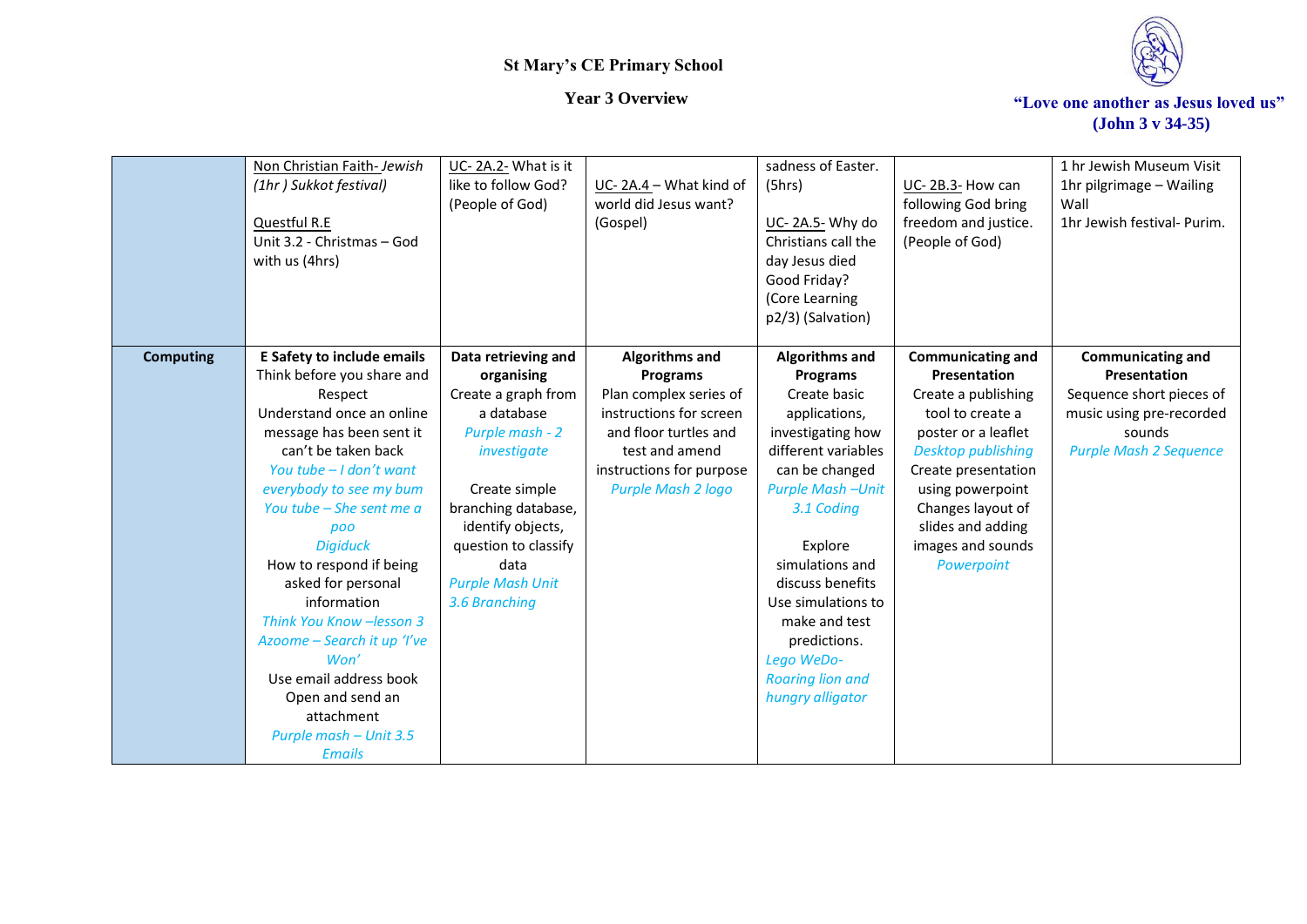

|           | Can I create strong<br>passwords and understand<br>privacy settings?<br>Twinkl - E-safety - Year $3-$ |                                                           |                                                                                                                                          |                                                                                                                                   |
|-----------|-------------------------------------------------------------------------------------------------------|-----------------------------------------------------------|------------------------------------------------------------------------------------------------------------------------------------------|-----------------------------------------------------------------------------------------------------------------------------------|
|           | Lesson 3 - Keep it to<br>yourself                                                                     |                                                           |                                                                                                                                          |                                                                                                                                   |
|           |                                                                                                       | E Safety will be revisited at the start of each half term |                                                                                                                                          |                                                                                                                                   |
| Geography |                                                                                                       |                                                           |                                                                                                                                          | <b>Human and Physical Geography</b>                                                                                               |
|           |                                                                                                       |                                                           | Describe and understand key aspects of:<br>$\bullet$                                                                                     | Are all rivers raging ?<br><b>Rivers/Mountains/UK</b><br>physical geography, including: rivers,<br>mountains and the water cycle. |
|           |                                                                                                       |                                                           | topographical features :                                                                                                                 | Name and locate within the United Kingdom key<br>hills, mountains, coasts and rivers                                              |
|           |                                                                                                       |                                                           | studied.                                                                                                                                 | Use maps, atlases, globes and digital/computer<br>mapping to locate countries and describe features                               |
|           |                                                                                                       |                                                           | Survey maps) to build their knowledge of the<br>United Kingdom                                                                           | Use symbols and key (including the use of Ordnance                                                                                |
|           |                                                                                                       |                                                           | local area using a range of methods, including<br>sketch maps, plans and graphs, and digital<br>technologies. (Covered in Y3 and Year 5) | Use fieldwork to observe, measure, record and<br>present the human and physical features in the                                   |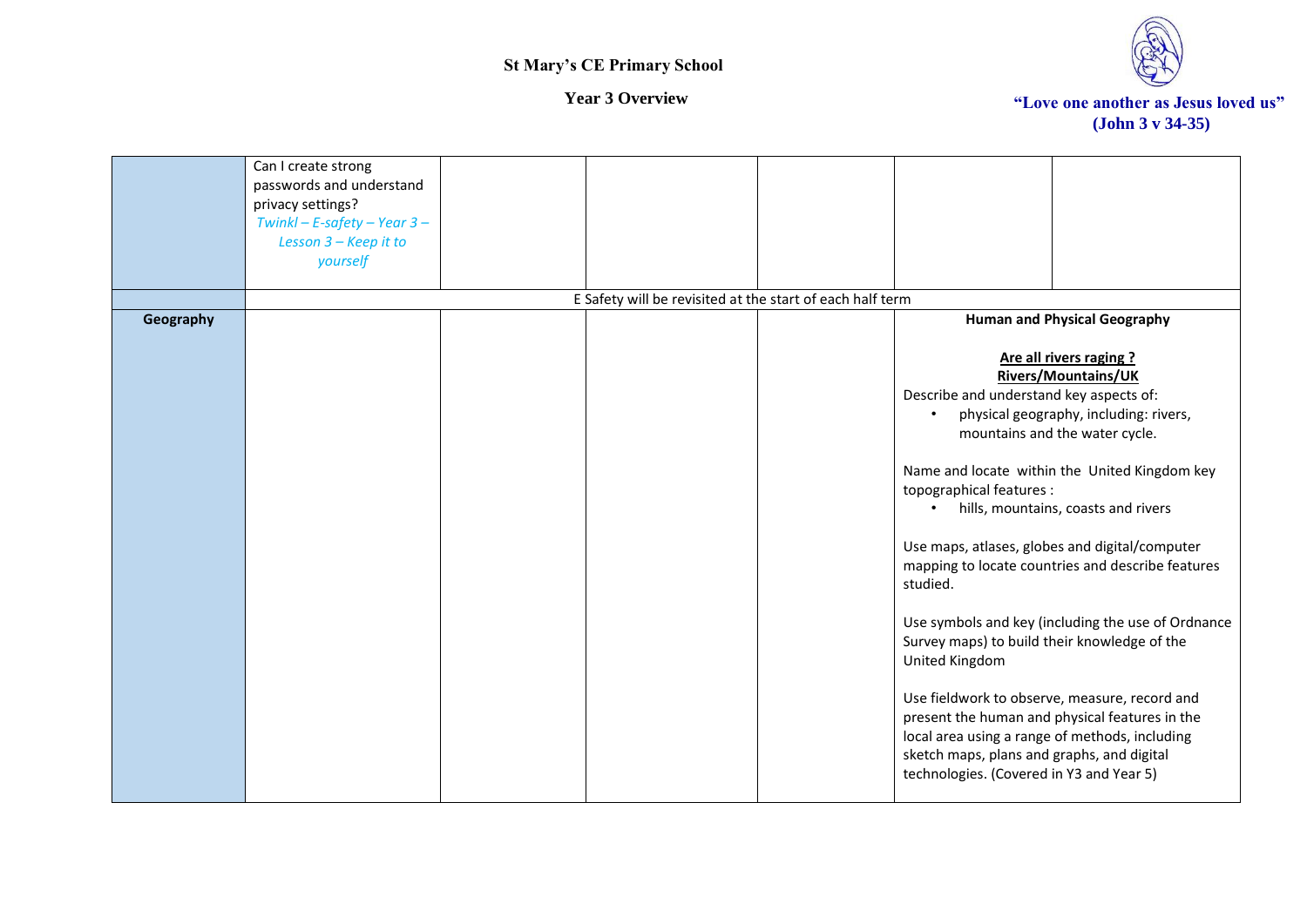

|                | Ongoing development of geographical skills and fieldwork                                                                        |                                                                                                             |                                                            |                                                                                        |  |  |
|----------------|---------------------------------------------------------------------------------------------------------------------------------|-------------------------------------------------------------------------------------------------------------|------------------------------------------------------------|----------------------------------------------------------------------------------------|--|--|
|                |                                                                                                                                 |                                                                                                             |                                                            |                                                                                        |  |  |
| <b>History</b> | <b>Who First Lived in Britain?</b>                                                                                              | Could you be a tomb raider?                                                                                 |                                                            |                                                                                        |  |  |
|                | Changes in Britain from Stone Age to Iron Age                                                                                   | The achievements of the earliest<br>civilizations - an overview of where and                                |                                                            |                                                                                        |  |  |
|                | Late Neolithic hunter-gatherers and early farmers                                                                               | when the first civilizations appeared: Ancient                                                              |                                                            |                                                                                        |  |  |
|                | <b>Bronze age to Iron Age</b>                                                                                                   | Sumer; The Indus Valley; Ancient Egypt; The<br><b>Shang Dynasty of Ancient China.</b>                       |                                                            |                                                                                        |  |  |
|                | Changes in Britain from Stone Age to Iron Age                                                                                   | In depth study of Ancient Egypt and its<br>achievements.                                                    |                                                            |                                                                                        |  |  |
|                | Late Neolithic hunter-gatherers and early farmers -<br>Skara Brae.                                                              |                                                                                                             |                                                            |                                                                                        |  |  |
|                | The Bronze Age religion, technology and travel -<br>Stonehenge.                                                                 |                                                                                                             |                                                            |                                                                                        |  |  |
|                | Iron Age hill forts: tribal kingdoms, farming, art and<br>culture.                                                              |                                                                                                             |                                                            |                                                                                        |  |  |
|                | Daily life, homes, hunting, farming, inventions and<br>culture.                                                                 |                                                                                                             |                                                            |                                                                                        |  |  |
|                |                                                                                                                                 | Ongoing development of chronological understanding and historical enquiry skills                            |                                                            |                                                                                        |  |  |
| Art            | <b>Drawing</b>                                                                                                                  | Modroc/Clay                                                                                                 | <b>Painting</b>                                            | Collage                                                                                |  |  |
|                | Experiment with the potential of various pencils (at<br>least 3 different grades) show different tones;<br>show tone & texture? | Shape and form.<br>Show sufficient control to join and<br>manipulate materials for the purpose<br>intended? | Colour mixing.<br>Introduce different<br>types of brushes. | Select colours and materials<br>to create effect, giving<br>reasons for their choices. |  |  |
|                |                                                                                                                                 |                                                                                                             |                                                            |                                                                                        |  |  |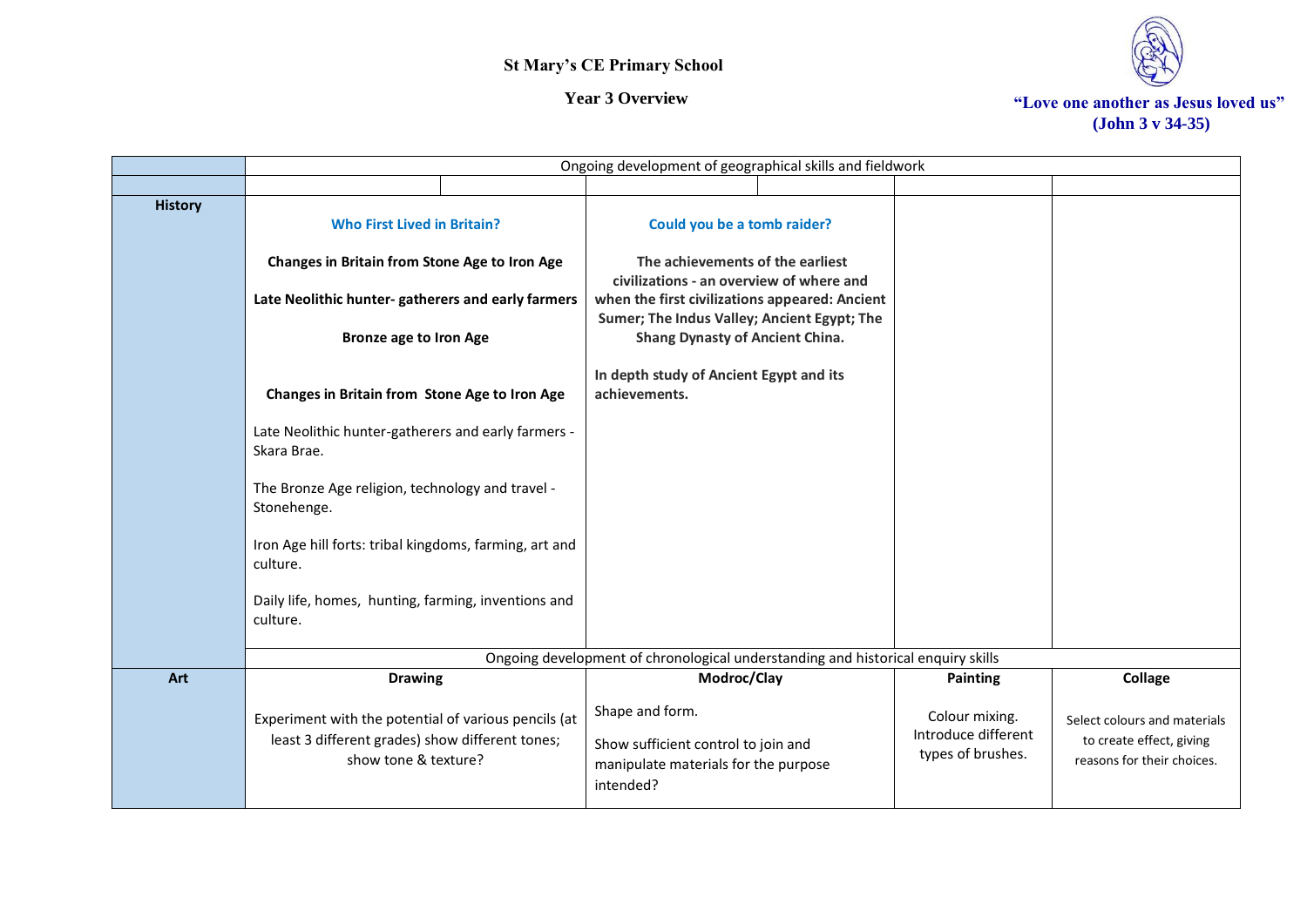

*Year 3 Overview* **The** *Year 3 Overview* $\cdot$ *Year 3 Overview* $\cdot$ *Year 3 Overview* **(John 3 v 34-35)**

|                                      | Incorporate charcoal and pastels, close<br>observation.<br>Draw images of stone, bronze and iron age<br>homes/weapons/cooking utensils/artefacts<br>Group cave art (pastels) |                                             | Add onto your work to create texture and<br>shape?<br>Create Egyptian Mummy using modroc and<br>decorate by painting.                 |          | Techniques-apply<br>colour using dotting,<br>scratching, splashing.<br>Mix colours of paint<br>to recreate 'The<br>River' by Cezanne's<br><b>Bridge of Maincy</b><br>Use different brushes<br>to recreate Cezanne's<br>'Bridge of Maincy'<br>George Seurat - River<br>Seine - Pointillism | Refine work as they go along<br>to ensure precision<br>Learn and practise a<br>variety of techniques eg<br>overlapping, tessellation,<br>mosaic and montage |
|--------------------------------------|------------------------------------------------------------------------------------------------------------------------------------------------------------------------------|---------------------------------------------|---------------------------------------------------------------------------------------------------------------------------------------|----------|-------------------------------------------------------------------------------------------------------------------------------------------------------------------------------------------------------------------------------------------------------------------------------------------|-------------------------------------------------------------------------------------------------------------------------------------------------------------|
|                                      |                                                                                                                                                                              |                                             |                                                                                                                                       |          | Artist to be studied: George Seurat                                                                                                                                                                                                                                                       |                                                                                                                                                             |
| <b>Design</b><br><b>Technology</b>   | <b>Mechanisms</b><br><b>Levers and Linkages</b>                                                                                                                              |                                             | Food<br><b>Healthy Eating and Food Origins</b>                                                                                        |          | <b>Structures</b><br>Joining, stiffening, strengthening                                                                                                                                                                                                                                   |                                                                                                                                                             |
|                                      | <b>Christmas Card</b>                                                                                                                                                        |                                             | <b>Healthy Sandwiches</b>                                                                                                             |          |                                                                                                                                                                                                                                                                                           | <b>Pyramids</b>                                                                                                                                             |
|                                      |                                                                                                                                                                              |                                             |                                                                                                                                       |          | Key Individual to study:                                                                                                                                                                                                                                                                  |                                                                                                                                                             |
|                                      |                                                                                                                                                                              |                                             |                                                                                                                                       |          | Gaudi - Sagrada Familia - Link with MFL                                                                                                                                                                                                                                                   |                                                                                                                                                             |
| <b>Physical</b><br>education<br>(PE) | <b>Games</b><br><b>Striking and Fielding</b><br><b>T MOVE PE</b><br><b>Year 3 Striking and Fielding:</b><br><b>Fundamentals Unit</b>                                         | <b>Dance</b><br>Explorers<br>Val Sabin Unit | <b>Gymnastics</b><br><b>Movement, Symmetry</b><br>and apparatus work<br>T MOVE PE Y3 UNIT<br><b>FOCUS ON MOVEMENT</b><br>and SYMMETRY | Swimming | <b>Swimming</b>                                                                                                                                                                                                                                                                           | Swimming                                                                                                                                                    |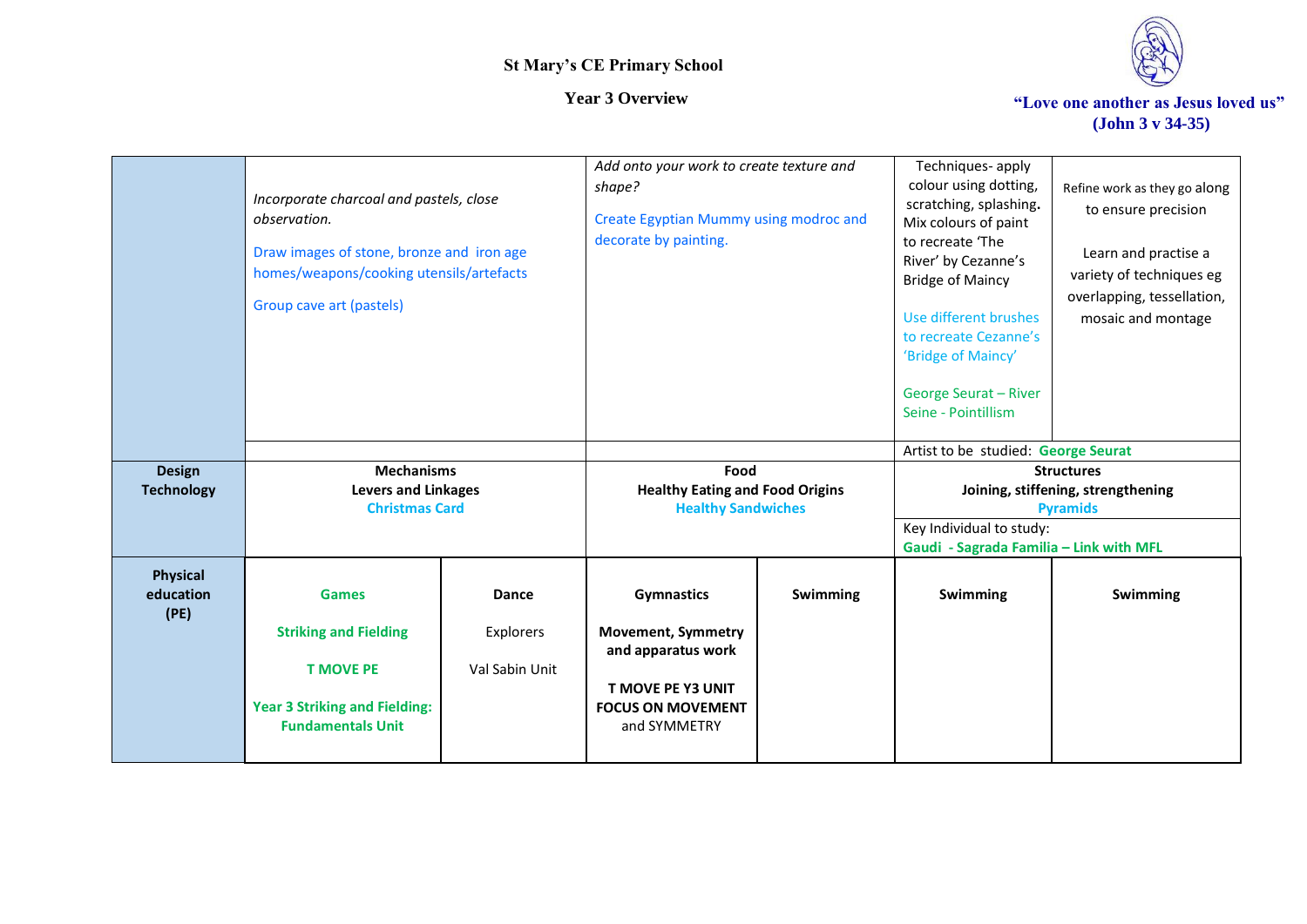

|                               |                                                                                                                                                                           |                                                                                                   | <b>INCORPORATE</b><br><b>APPARATUS WORK</b>                                                                                                              |                                                                                                                                  |                                                                                                                                                                                                                                                                                                                         |                                                                                                                                                                             |
|-------------------------------|---------------------------------------------------------------------------------------------------------------------------------------------------------------------------|---------------------------------------------------------------------------------------------------|----------------------------------------------------------------------------------------------------------------------------------------------------------|----------------------------------------------------------------------------------------------------------------------------------|-------------------------------------------------------------------------------------------------------------------------------------------------------------------------------------------------------------------------------------------------------------------------------------------------------------------------|-----------------------------------------------------------------------------------------------------------------------------------------------------------------------------|
|                               | <b>Games</b><br><b>Invasion</b><br><b>T MOVE PE Year 3 Invasion</b><br><b>Games: Fundamentals Unit</b><br>Change of direction/<br><b>Football focus where</b><br>possible | <b>Gymnastics</b><br>Stretching and<br>curling (focus on<br>shapes)<br>T MOVE PE SHAPE<br>Y3 UNIT | Dance<br>Life on the Nile<br>Lessons led by OCL<br>Coach<br>Series of lessons<br>designed to develop<br>dance linked to<br>Egyptians history<br>lessons. | <b>Games</b><br>Net & Wall<br><b>TENNIS</b><br><b>AEGON SCHOOL</b><br><b>TENNIS PACK DVDS</b><br>AND HANDBOOK-<br>Y3 LESSONS 1-5 | <b>Games</b><br><b>Striking &amp; Fielding</b><br><b>ROUNDERS</b><br><b>T MOVE PE</b><br>Children's rounders<br>rules ppt<br>6 lessons to develop<br>rounders-specific<br>game skills building<br>on from fundamentals<br>unit<br>(Revise catching,<br>accurate throwing,<br>striking with aim,<br>fielding & stopping) | <b>Athletics</b><br>Jumping for distance<br><b>Elevating Athletics</b><br>6 lessons with focus on<br>developing distance<br>jumping skills - extend to<br>simple long jump. |
| <b>Languages</b><br>(Spanish) | Yo<br>(All About Me)                                                                                                                                                      |                                                                                                   | Canciones y juegos<br>(Games and Songs)                                                                                                                  |                                                                                                                                  |                                                                                                                                                                                                                                                                                                                         | Vamos a celebrarlo!<br>(Celebrations)                                                                                                                                       |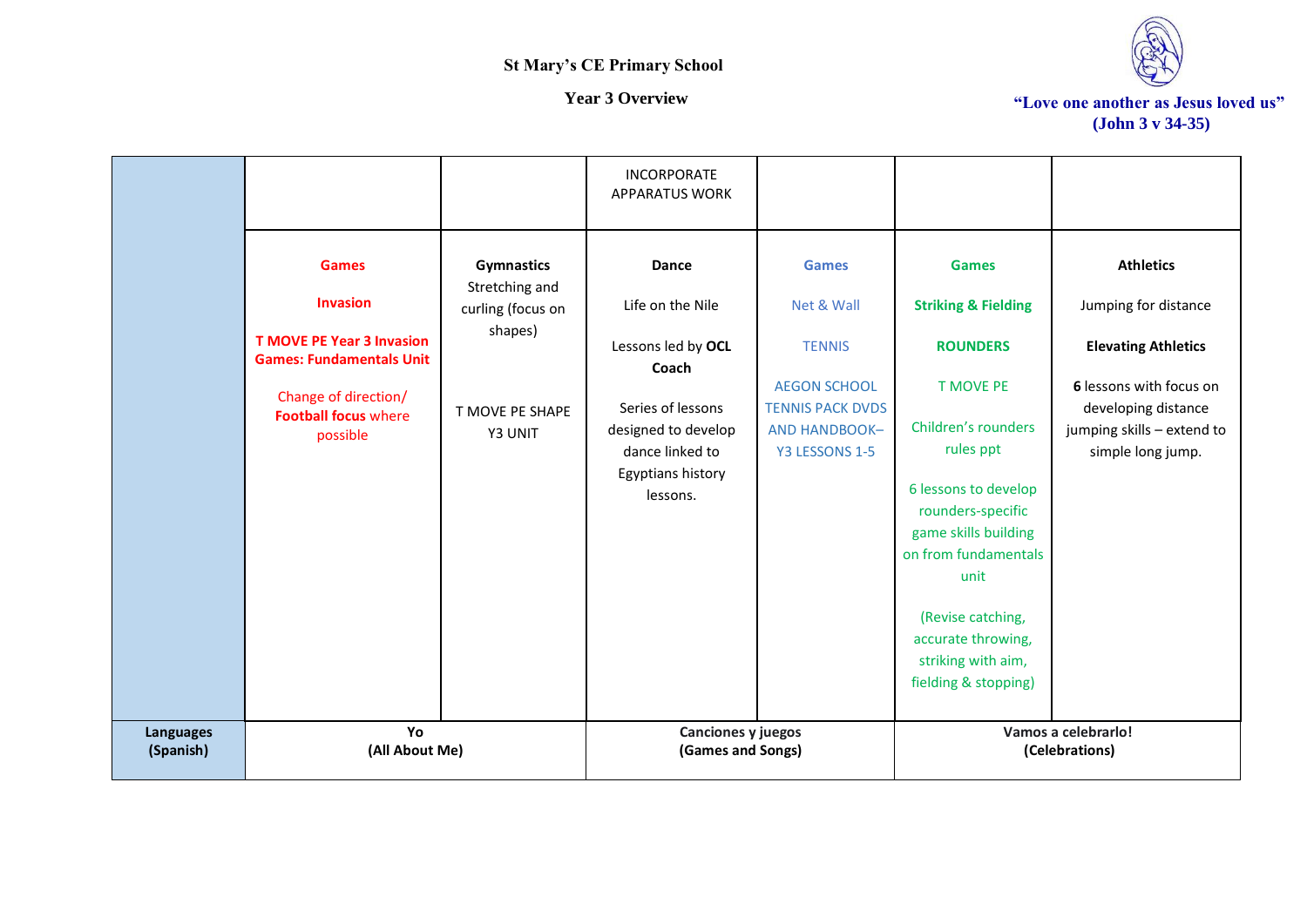

| <b>RSHE</b>                         | <b>Family and people who</b>                                                         | <b>Caring friendships</b> | <b>Online Relationships</b>                          | <b>Mental wellbeing</b> | <b>Health and</b>                                                                               | <b>Physical health and fitness</b>                       |  |
|-------------------------------------|--------------------------------------------------------------------------------------|---------------------------|------------------------------------------------------|-------------------------|-------------------------------------------------------------------------------------------------|----------------------------------------------------------|--|
| (inc British Values<br>and RSE)     | care for us<br>(R1.3)                                                                | (R2.3)                    | (R4.1)                                               | (H6.5, H6.6)            | prevention<br>(H11.1, H11.5)                                                                    | (H8.2)                                                   |  |
|                                     |                                                                                      | Respectful                | <b>Internet Safety and</b>                           | <b>Basic first aid</b>  |                                                                                                 | <b>Healthy eating</b>                                    |  |
|                                     | <b>Being Safe</b>                                                                    | relationships             | harms                                                | (H12.2)                 |                                                                                                 | (H9.1)                                                   |  |
|                                     | (R5.4)                                                                               | (R3.3, R3.4)              | (H7.3, H7.4)                                         |                         |                                                                                                 |                                                          |  |
|                                     |                                                                                      |                           |                                                      |                         |                                                                                                 |                                                          |  |
| <b>British Values</b>               |                                                                                      |                           | <b>Tolerance of Different Faiths and beliefs:</b>    |                         |                                                                                                 |                                                          |  |
|                                     | Rule of Law: How/why rules and laws are made<br>and enforced, including school rules |                           | <b>Jewish Faith - Passover</b>                       |                         | Mutual Respect: Recognise peoples' feelings and<br>realising that most friendships have ups and |                                                          |  |
|                                     |                                                                                      |                           |                                                      |                         | downs R2.4<br>Show, respect, constructively challenge different<br>points of view R3.5          |                                                          |  |
|                                     | <b>Democracy: Election of School Council</b>                                         |                           |                                                      |                         |                                                                                                 |                                                          |  |
|                                     | <b>Individual Liberty: Making the correct, healthy</b>                               |                           |                                                      |                         |                                                                                                 |                                                          |  |
|                                     | choices                                                                              |                           |                                                      |                         |                                                                                                 |                                                          |  |
|                                     | <b>Tolerance of Different Faiths and beliefs: Jewish</b>                             |                           |                                                      |                         | <b>Personal boundaries R5.3</b>                                                                 |                                                          |  |
|                                     | <b>Faith - Sukkhot</b>                                                               |                           |                                                      |                         |                                                                                                 | <b>Tolerance of Different Faiths and beliefs: Jewish</b> |  |
|                                     |                                                                                      |                           |                                                      |                         | Faith - sacred books, sacred places, visit to Jewish                                            |                                                          |  |
|                                     |                                                                                      | <b>Synagogue</b>          |                                                      |                         |                                                                                                 |                                                          |  |
| <b>Economic</b><br><b>Awareness</b> |                                                                                      |                           | <b>Money Matters:</b><br>Where does money come from? |                         |                                                                                                 |                                                          |  |
|                                     |                                                                                      |                           | <b>Lending and Borrowing</b>                         |                         |                                                                                                 |                                                          |  |
|                                     |                                                                                      |                           | <b>Budgeting.</b>                                    |                         |                                                                                                 |                                                          |  |
| <b>Music</b>                        | Pitch                                                                                | Pitch<br><b>Notation</b>  | <b>Beat</b>                                          | <b>Structure</b>        | Performance                                                                                     | Composition                                              |  |
|                                     | Performing                                                                           | Performing                | Performing                                           | Performing              | Performing                                                                                      | Performing                                               |  |
|                                     | Composing and Improvising                                                            | Composing and             | Composing and                                        | Composing and           | Composing and                                                                                   | Composing and                                            |  |
|                                     | <b>Listening and Appraising</b>                                                      | Improvising               | Improvising                                          | Improvising             | Improvising                                                                                     | Improvising                                              |  |
|                                     | Vocal Skills                                                                         | Listening and             | <b>Listening and Appraising</b>                      | Listening and           | Listening and                                                                                   | <b>Listening and Appraising</b>                          |  |
|                                     |                                                                                      | Appraising                | <b>Vocal Skills</b>                                  | Appraising              | Appraising                                                                                      | <b>Vocal Skills</b>                                      |  |